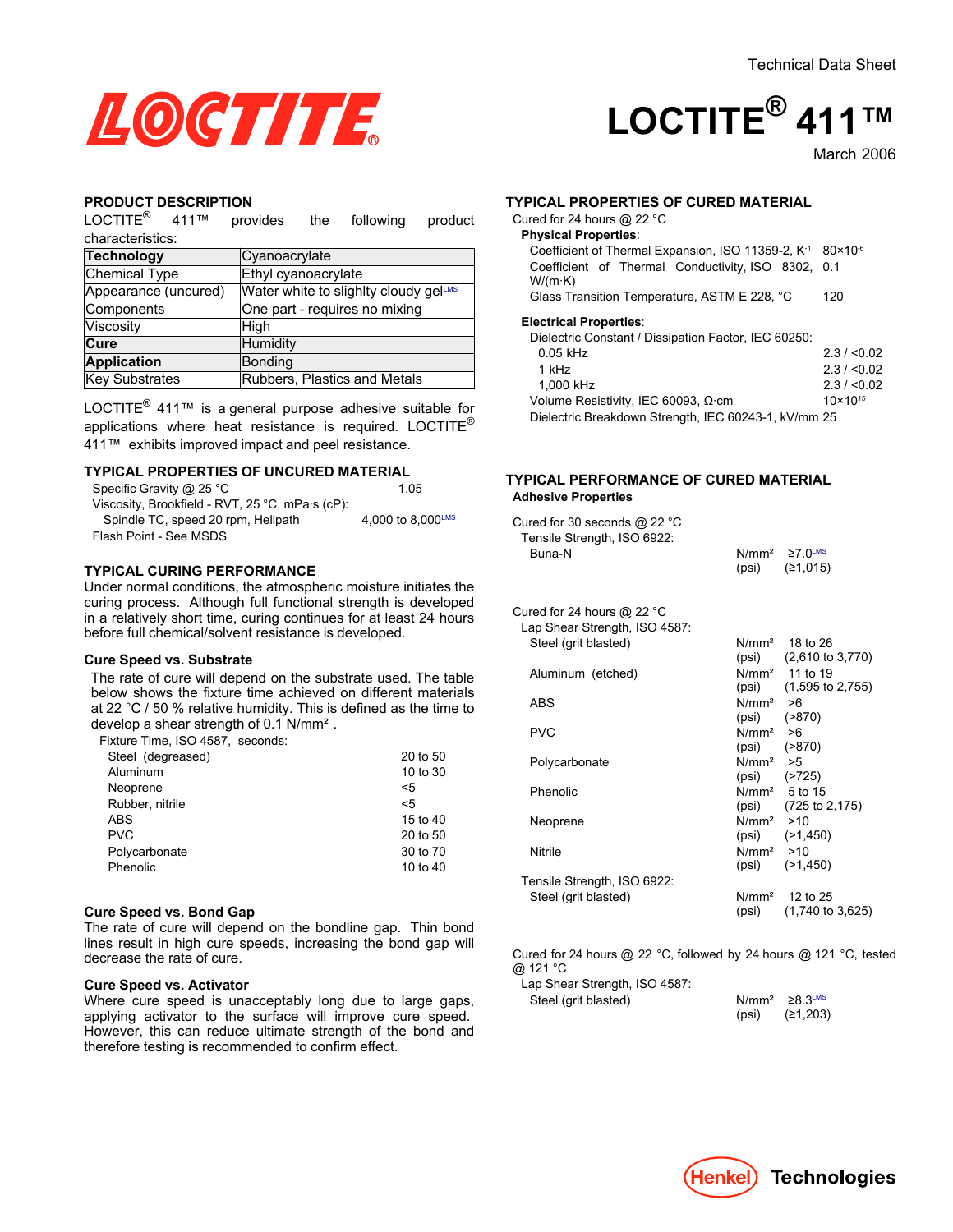# **TYPICAL ENVIRONMENTAL RESISTANCE**

Cured for 1 week @ 22 °C Lap Shear Strength, ISO 4587: Mild steel (grit blasted)

# **Hot Strength**



## **Heat Aging**

Aged at temperature indicated and tested @ 22 °C



#### **Chemical/Solvent Resistance** Aged under conditions indicated and tested  $@$  22 °C.

|                                     |    | % of initial strength |      |       |  |
|-------------------------------------|----|-----------------------|------|-------|--|
| <b>Environment</b>                  | °C | 100 h                 | 500h | 1000h |  |
| Motor oil                           | 40 | 100                   | 100  | 95    |  |
| Gasoline                            | 22 | 100                   | 100  | 100   |  |
| Isopropanol                         | 22 | 100                   | 100  | 100   |  |
| Industrial<br>methylated<br>spirits | 22 | 100                   | 100  | 100   |  |
| 1,1,1 Trichloroethane               | 22 | 100                   | 100  | 100   |  |
| Freon TA                            | 22 | 100                   | 100  | 100   |  |
| Heat/humidity 95% RH                | 40 | 100                   | 100  | 95    |  |

# **GENERAL INFORMATION**

This product is not recommended for use in pure oxygen and/or oxygen rich systems and should not be selected as a sealant for chlorine or other strong oxidizing materials.

For safe handling information on this product, consult the **Material Safety Data Sheet (MSDS).** 

## Directions for use

- 1. For best performance bond surfaces should be clean and free from grease.
- 2. This product performs best in thin bond gaps (0.05 mm).
- 3. Excess adhesive can be dissolved with Loctite cleanup solvents, nitromethane or acetone.

## Loctite Material SpecificationLMS

LMS dated November 21, 2002. Test reports for each batch are available for the indicated properties. LMS test reports include selected QC test parameters considered appropriate to specifications for customer use. Additionally, comprehensive controls are in place to assure product quality and consistency. Special customer specification requirements may be coordinated through Henkel Quality.

## **Storage**

Store product in the unopened container in a dry location. Storage information may be indicated on the product container labeling.

Optimal Storage: 2 °C to 8 °C. Storage below 2 °C or greater than 8 °C can adversely affect product properties. Material removed from containers may be contaminated during use. Do not return product to the original container. Henkel Corporation cannot assume responsibility for product which has been contaminated or stored under conditions other than those previously indicated. If additional information is required, please contact your local Technical Service Center or Customer Service Representative.

# **Conversions**

 $(^{\circ}C \times 1.8) + 32 = ^{\circ}F$  $kV/mm \times 25.4 = V/ml$  $mm/25.4 = inches$  $\mu$ m / 25.4 = mil  $N \times 0.225 = lb$ N/mm  $x 5.71 = lb/in$  $N/mm<sup>2</sup>$  x 145 = psi MPa x 145 = psi  $N·m \times 8.851 = lb·in$  $N·m \times 0.738 = lb·ft$ N  $\cdot$ mm x 0.142 = oz $\cdot$ in  $mPa·s = cP$ 

# **Note**

The data contained herein are furnished for information only and are believed to be reliable. We cannot assume responsibility for the results obtained by others over whose methods we have no control. It is the user's responsibility to determine suitability for the user's purpose of any production methods mentioned herein and to adopt such precautions as may be advisable for the protection of property and of persons against any hazards that may be involved in the handling and use thereof. In light of the foregoing, Henkel Corporation specifically disclaims all warranties expressed or implied, including warranties of merchantability or fitness for a particular purpose, arising from sale or use of Henkel Corporation's products. Henkel Corporation specifically disclaims any liability for consequential or incidental damages of any kind, including lost profits. The discussion herein of various processes or compositions is not to be interpreted as representation that they are free from domination of patents owned by others or as a license under any Henkel Corporation patents that may cover such processes or compositions. We recommend that each prospective user test his proposed application before repetitive use, using this data as a guide. This product may be covered